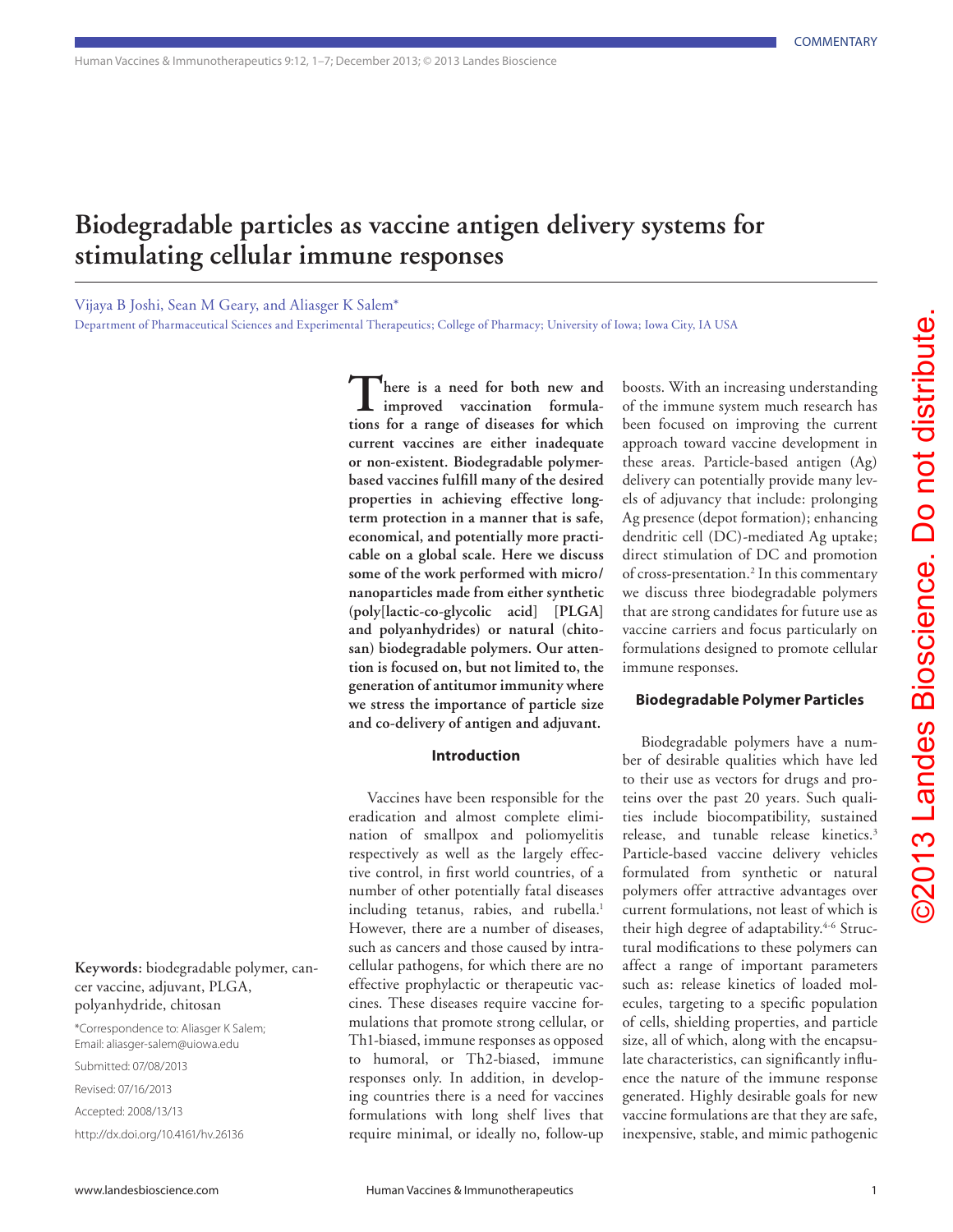infection.7 Polymer-based vaccines can mimic infection in a number of ways. First, they can act as a depot thereby persisting long enough to generate adaptive immune responses. Second, they can ensure efficient co-delivery of Ag and adjuvant to DCs resulting in effective priming of naïve T-cell responses.8-11 Third, the size of micro- and nano-particles is often similar to the size of various bacterial and viral pathogens respectively.<sup>12</sup>

### **Co-delivery of antigen and adjuvant**

Possibly one of the most salient properties possessed by polymeric particles is their capacity to co-deliver Ag and adjuvant to the same DC.<sup>11</sup> In order to generate effective immune responses against intracellular pathogens and malignant disease a vaccine must ensure both efficient uptake of Ag by immature DCs, and concomitant stimulation with an adjuvant that drives DC maturation. The importance of co-delivery of Ag and adjuvant to the same DC has been elegantly demonstrated to be not only dependent on simultaneous uptake but also on both components being delivered in an associated form.<sup>11,13</sup> Until recently, the only adjuvant approved for use by the US Food and Drug Administration (FDA) has been alum which is not effective at generating Th1-biased immune responses.<sup>14</sup> The only exception to this is the recently approved adjuvant, ASO4 (a combination of monophosphoryl lipid A and alum), which is used in the human papillomavirus vaccine, Cervarix.<sup>15</sup> The most potent and promising adjuvants for generating Th1-biased immune responses are agonists to Tolllike receptors (TLRs), often referred to as pathogen-associated molecular patterns (PAMPs), examples of which include lipid A and CpG oligodeoxynucleotides (CpG ODN).6,11,15,16 Co-encapsulation of Ag and adjuvant within the one particle also avoids uptake of Ag independently, which under certain conditions may lead to induction of tolerance.17 Aside from co-encapsulation of PAMPs it has been shown that polymeric particles per se are capable of exerting a mild to strong adjuvant effect.<sup>9,11,18</sup>

## **Poly(lactic-co-glycolic acid) (PLGA)**

PLGA is a FDA approved biodegradable and biocompatible synthetic polymer which has been extensively studied as a vaccine delivery system in preclinical settings as well as having been used as sutures and for controlled drug delivery in the biomedical arena.<sup>4,19-28</sup> PLGA particles as vaccine carriers offer multiple advantages over many other vaccine delivery systems. For example, PLGA is a synthetic polymer which offers high reproducibility during the fabrication process. Ag can be encapsulated in PLGA particles or attached to the particle surface using covalent or ionic bonding.29 Surface modifications of PLGA particles by conjugating targeting antibodies, biotin, polyethylene glycol (PEG), polyethylenimine (PEI),<sup>30</sup> and mannose have shown to improve the efficacy of vaccines by increasing bioavailability of particles, improving systemic circulation, or by targeting these particles to DCs.<sup>29,31-33</sup>

Our laboratory has performed many studies using PLGA formulations fabricated using a double emulsion solvent evaporation technique.34,35 As mentioned above, co-delivery of Ag and adjuvant to DCs is important for optimal immune responses, and we emphasized this through murine vaccination studies revealing PLGA co-encapsulating Ag and CpG ODN could invoke stronger Agspecific IgG (IgG<sub>1</sub> and IgG<sub>2a</sub>), and IFN-γ responses than soluble Ag and CpG ODN.36 Improved immune responses at later time-points using PLGA particles co-encapsulating Ag and CpG ODN were also observed over a covalently fused product of Ag and CpG ODN, thereby demonstrating the sustained release benefits of the particle based system. There is nevertheless the problematic issue of immunosuppressive elements that may curtail any potential beneficial outcome on host survival derived from a cancer vaccine that co-delivers Ag and adjuvant. We have shown that when Ag, in the form of tumor lysate, and adjuvant, CpG ODN, are codelivered in PLGA microparticles as a prophylactic vaccine, protection against subsequent tumor (melanoma) challenge was only effective when regulatory T cells (Tregs) were diminished.37 Certain chemotherapeutic agents, aside from imparting direct cytotoxic effects on tumor cells, are capable of diminishing immunosuppressive populations such as Tregs and/ or myeloid derived suppressor cells.38,39 Our work with two of these agents,

cyclophosphamide and 5-fluorouracil, in conjunction with PLGA (encapsulating Ag and CpG ODN) or a model adenoviral cancer vaccine respectively, independently suggest that such combinations may ultimately have synergistic therapeutic effects for cancer patients while reducing the severity of side effects often associated with high dose chemotherapy.<sup>37,40</sup>

The size of biodegradable micro/nanoparticle-based vaccines is likely to be of significant immune consequence both qualitatively and quantitatively for reasons which include impact on efficiency of uptake by DCs vs. other cell types (e.g., somatic cells or macrophages) along with the influence on release kinetics of the antigenic load.12 We and others have established the optimal size(s) required for PLGA based vaccines (encapsulating Ag) to generate appropriate or effective immune responses. Early studies in mice showed that Ag encapsulated in PLGA particles of approximately 500 nm (in diameter) were superior at generating Agspecific cytotoxic T-lymphocyte responses over 2 µm and 7 µm particles after multiple intraperitoneal (IP) vaccinations.<sup>41</sup> The subsequent discovery of various adjuvants enhancing the immunogenicity of particle-based vaccines, led our laboratory to investigate the optimal size required for PLGA-based vaccine formulations, coencapsulating Ag and adjuvant, to generate effective Th1-type immune responses after IP administrations. Our in vivo murine vaccination studies revealed that 300 nm PLGA particles generated greater Ag-specific immune responses (IgG<sub>2</sub> and CD8+ T lymphocyte) compared with particles of sizes 1  $\mu$ m, 7  $\mu$ m, or 17  $\mu$ m. We also found that particles of 300 nm co-encapsulating Ag and CpG ODN were more readily taken up by DCs and more efficient at stimulating DC maturation in vitro than the larger sized particles.<sup>35</sup> That particle size and DC uptake are inversely proportional parameters has been previously demonstrated using variously sized latex particles and human DCs, suggesting the generality of such a finding.<sup>42</sup> Based on the results from the few studies performed comparing differently sized PLGA or poly(lactic acid) (PLA) particles encapsulating Ag (with or without adjuvant) there is a recurring theme of smaller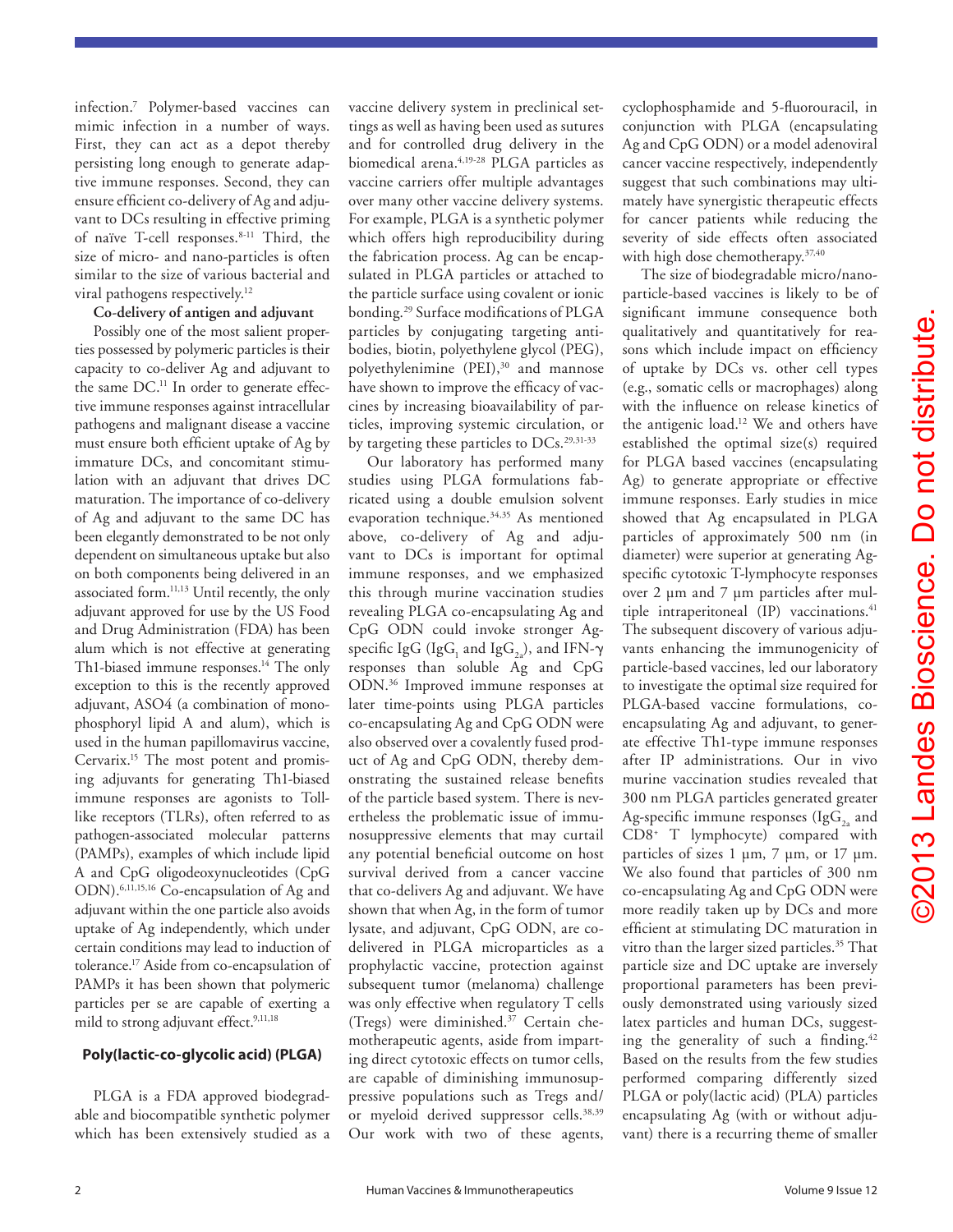| 44                                                                                                                                                                  |  |
|---------------------------------------------------------------------------------------------------------------------------------------------------------------------|--|
|                                                                                                                                                                     |  |
| 45                                                                                                                                                                  |  |
| 46                                                                                                                                                                  |  |
|                                                                                                                                                                     |  |
| (delivered with<br>apable of gener-<br>n against lethal<br>s inducing high<br>titers with high                                                                      |  |
| ibited by 50:50<br>plicate them as<br>cer vaccine for-<br>ecently explored<br>ntext of a well<br>ystem in mice. <sup>58</sup><br>ion (prime plus<br>G:CPH particles |  |
| nor Ag, ovalbu-<br>nced protection<br>pressing tumor<br>nulations which<br>apsulating both<br>solution of OVA                                                       |  |
| particles encap-<br>le CpG ODN.<br>PLGA particles,<br>-ODN reduced<br>immunogenic-                                                                                  |  |

| Table 1. Summary of murine vaccination experiments comparing immunogenicity of PLGA/PLA particles encapsulating Ag (+/-adjuvant) |  |
|----------------------------------------------------------------------------------------------------------------------------------|--|
|----------------------------------------------------------------------------------------------------------------------------------|--|

| <b>Compared sizes</b>                                         | Polymer                 | <b>Vaccination route</b> | Cargo                     | <b>Results summary</b>            |                 |                   |
|---------------------------------------------------------------|-------------------------|--------------------------|---------------------------|-----------------------------------|-----------------|-------------------|
|                                                               |                         |                          |                           | Output                            | Optimum size(s) | <b>References</b> |
| 500 nm, 2 $\mu$ m, and 7 $\mu$ m                              | <b>PLGA 50:50</b>       | IP                       | <b>OVA</b>                | $Th1 + CTL$ responses             | 500 nm          | 41                |
| 300 nm, 1 $\mu$ m, 7 $\mu$ m,<br>and $17 \mu m$               | <b>PLGA 50:50</b>       | IP                       | OVA and CpG               | $\text{lgG}_{2a}$ + CTL responses | 300 nm          | 35                |
| 200 nm, 500 nm, and 1 $\mu$ m                                 | <b>PLGA 50:50</b>       | subQ or Oral             | <b>BSA</b>                | IgG responses                     | $1 \mu m$       | 43                |
| 200-600 nm vs 2-8 µm                                          | <b>IM</b><br><b>PLA</b> | HBsAg                    | Th1 responses             | 200-600 nm                        | 44              |                   |
|                                                               |                         |                          | Th <sub>2</sub> responses | $2-8 \mu m$                       |                 |                   |
| 50-150 $\mu$ m, 10-70 $\mu$ m,<br>2–8 $\mu$ m and < 2 $\mu$ m | <b>PLA</b>              | <b>IM</b>                | <b>Tetanus</b><br>Toxoid  | IgG responses                     | $2-8 \mu m$     | 45                |
| 1 $\mu$ m and 5 $\mu$ m                                       | <b>PLGA 50:50</b>       | Oral                     | <b>BSA</b>                | IgG responses                     | $1 \mu m$       | 46                |

IP, intraperitoneal; subQ, subcutaneous; IM, intramuscular; HBsAg, hepatitis B surface antigen; CTL, cytotoxic T lymphocyte.

particles (300–600 nm) promoting Th1 biased immune responses while larger particles  $(2-8 \mu m)$  tending to promote Th2-biased responses (see **Table 1**).

#### **Polyanhydrides**

Biodegradable amphiphilic polyanhydrides (PAs) represent a class of synthetic polymers that have attractive properties when considering them for use as vaccine vectors. They can be easily manufactured by double emulsion techniques and the degraded by-products are readily metabolized and non-toxic.<sup>47</sup> The properties of particles made from PAs, such as release kinetics, Ag retention and adjuvant effect, can be tailored based on polymer composition.48 Of particular importance when using PA formulations, is to limit the degree of hydrophobicity which, if too high, can negatively affect antigenicity of the protein cargo through the induction of protein aggregation and/or the creation of an overly acidic microenvironment during polymer degradation.47,49

Amphiphilic PA microparticles based on 1,8-bis(p-carboxyphenoxy)-3,6-dioxaoctane (CPTEG) and 1,6-bis(p-carboxyphenoxy) hexane (CPH) copolymers have been shown capable of stabilizing the structural integrity of encapsulated Ag and providing sustained protein release.<sup>47,50</sup> The observed sustained Ag release derives from the general property of PAs to degrade through surface erosion thus ensuring zero order release of encapsulated molecules.<sup>51,52</sup>

This is in contrast to PLGA particles which degrade through bulk erosion, a process that may lead to unwanted aggregation of encapsulated proteins as well as accumulation of acidic byproducts in the depot of PLGA, resulting in undesired inflammatory reactions.53 It has been reported that PA particles can act as strong TLR agonists and that 50:50 CPTEG:CPH particles in particular can promote DC maturation in a manner similar to LPS.18,54,55 In a recent study, involving informatics analysis, it was shown that 50:50 CPTEG:CPH nanoparticles possessed characteristics that resembled those of intracellular pathogens such as *E. coli* and *Y. pestis*. 8 To elaborate, 50:50 CPTEG:CPH nanoparticles could persist in late endosomes in a similar fashion to many microbial pathogens thereby suggesting that the particles were being channeled through the exogenous pathway for antigen processing and presentation. In addition, it was observed that 50:50 CPTEG:CPH possessed both structural and functional similarities with lipopolysaccharide (LPS). These particles promoted upregulated surface expression of MHC class I, MHC class II, CD86, and CD40 on DCs, paralleling results obtained with LPS. On the other hand, 50:50 CPTEG:CPH nanoparticles did not induce an inflammatory cytokine response often associated with LPS and in vivo administration of PA consequently led to minimal damage at the site of injection.<sup>56</sup> In a separate murine study it was shown that a single intranasal vaccination of 50:50 CPTEG:CPH particles encapsulating a *Y.* 

*pestis* fusion protein/Ag soluble Ag  $[40 \text{ µg}])$  was ca ating long-term protection *Y. pestis* challenge as well a pathogen-specific antibody avidity.57

Many of the traits exh CPTEG:CPH particles in strong candidates for can mulations. We therefore re this possibility in the co. established tumor model s It was found that vaccinat boost) with 50:50 CPTEG encapsulating a model tur min (OVA), provided enha from subsequent OVA-expressing tumor challenge over other formulations which included: (1) particles encapsulating both OVA and CpG ODN, (2) solution of OVA and CpG ODN, and (3) particles encapsulating OVA plus soluble CpG ODN. Unlike the situation with PLGA particles, co-encapsulation of CpG-ODN reduced rather than enhanced the immunogenicity of the encapsulated Ag (**Fig. 1**). Since it has been reported that LPS can abrogate the effects of CpG ODN it is conceivable that 50:50 CPTEG:CPH may have a phenotypic dominance over CpG ODN.59

# **Chitosan**

Chitosan is a biodegradable, non-toxic natural polysaccharide which has been approved by the FDA for wound healing applications.<sup>60</sup> Chitosan has been studied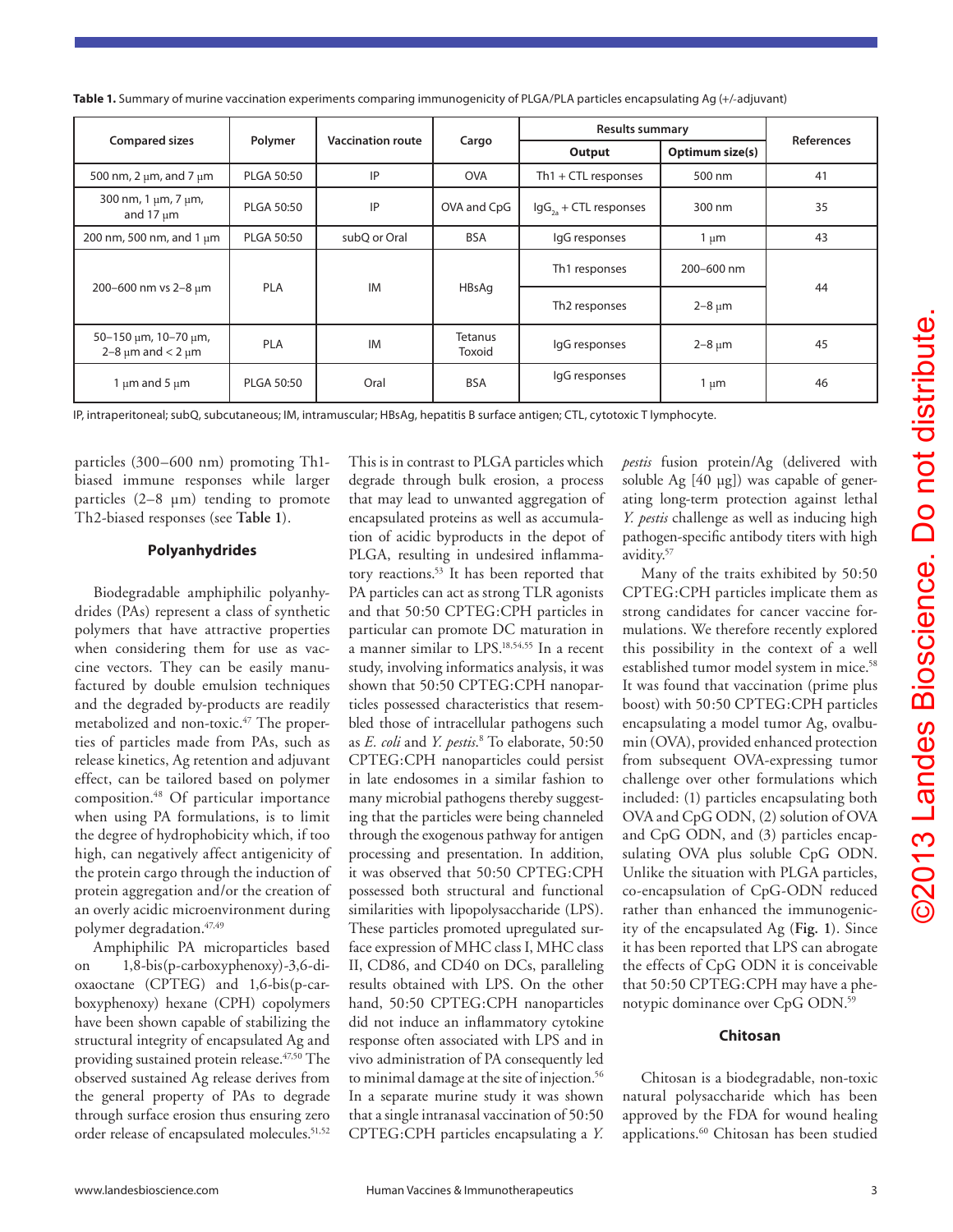

Figure 1. OVA-specific CD8<sup>+</sup> T-cell frequency in mice vaccinated with polyanhydride microparticles prepared from 50:50 ratio of CPTEG:CPH. Mice were vaccinated twice at 7 d intervals with 100 µg of ovalbumin (OVA) and 50 µg of CpG ODN. Peripheral blood lymphocytes were co-stained using a fluorescently tagged tetramer (binding to OVA/MHC-specific T-cell receptor) and fluorescently labeled anti-CD3 and CD8 antibodies. All groups were statistically compared using ANOVA followed by tukey post-test (\*p < 0.05). Adapted from Joshi et al. (2013).<sup>58</sup>

extensively as an orally or nasally delivered vaccine carrier owing to its excellent mucoadhesive properties.<sup>61,62</sup> It is prepared by deacetylation of N-acetylβ-D-glucosamine units of chitin. The degree of deacetylation and length of the polymer chain can be varied to change its physiochemical properties.<sup>63</sup> Chitosan particles can be prepared by an ionic gelation process, spray drying, complex coacervation, reverse micellar or an emulsion-droplet coalescence method.<sup>64,65</sup> Chitosan can also be chemically modified at primary amine groups, which facilitates the covalent attachment of Ag (or other molecules) to the chitosan backbone. Surface modified chitosan particles with trans-activated transcription (TAT) peptide, RGD sequence (Arg-Gly-Asp), alginate or PEG sequences have been shown to enhance stability and immunogenicity of vaccines.66-69 Due to its hydrophilicity and positive charge, chitosan possesses a higher protein loading capacity compared with inert polymer delivery systems. Ag or DNA loaded chitosan particles have been shown to induce DC maturation and cytokine production which consequently facilitates T-cell priming, making it a promising vaccine delivery system.70,71

There has been increasing interest in using chitosan in association with viruses primarily for oral/nasal delivery systems because of the mucoadhesive properties of chitosan.72 Simply by mixing virus (usually attenuated or inactivated) with the desired

chitosan solution results in viral units at least partially coated with chitosan. In a clinical trial it was shown that intranasal administration of norwalk virus-like particles and monophosphoryl lipid A mixed with a proprietary chitosan formulation (ChiSys®, Archimedes Pharma LTD) induced norwalk virus-specific serum IgA antibody responses in 70% of vaccinated human volunteers with a marginal increase in IgG antibodies. The vaccine provided protection against both viral gastroenteritis and norwalk virus associated infection.73 In an immunization study in calves using attenuated human adenovirus encoding a bovine herpes Ag it was shown that addition of glycol chitosan improved virological protection over vaccination with adenovirus alone.<sup>74</sup> Enigmatically, it was reproducibly observed that the degree of protection did not correlate with the magnitude of the neutralizing antibody responses.74,75 One possible explanation is that chitosan may mask the adenoviral surface Ag thus reducing their antigenicity and consequently allowing more time for the adenovirus to persist and allow for increased expression of the encoded herpes Ag. In a separate murine study, N,N,N,trimethyl chitosan was used to coat whole inactivated influenza virus prior to intranasal vaccination.76 The presence of chitosan resulted in enhanced viral Agspecific Ig $G_i$  and Ig $G_{2a/c}$  responses as well as increased protection against challenges with live influenza. In a separate murine

study of influenza vaccinations, delivered intramuscularly, it was shown that chitosan dramatically improved protection from influenza challenge when mixed with inactivated influenza strains.<sup>77</sup> In a tumor protection study performed in our laboratory we observed that, in contrast to expectations, low molecular weight chitosan complexed with adenovirus encoding a model tumor Ag actually reduced Ag-specific CD8+ T-cell levels and consequently mice vaccinated subcutaneously with these complexes were more susceptible to subsequent tumor challenge than mice vaccinated with adenovirus alone.78 We also discovered that chitosan when complexed with adenovirus interfered with transduction of bone marrow derived dendritic cells (but not other cell types) in vitro. It is possible therefore that chitosan may not be an ideal adjuvant for adenoviral vaccines delivered via non mucosal routes, particularly if strong cytotoxic T-cell responses are desired over humoral responses.

#### **Conclusions**

In this article we have stressed that codelivery of Ag and adjuvant is important in the generation of immune responses in order to ensure that maturation and Ag presentation occurs within the same DC. Co-delivery by micro/nanoparticles, in particular, also promotes crosspresentation of antigen and stimulation of Th1-biased/CTL-mediated immune responses that can be further enhanced by diminishing immunosuppressive cells in conjunction with vaccination delivery (**Fig. 2**). This commentary describes three polymer types with distinct and adjustable physiochemical properties that may be variably exploited to improve current vaccination strategies or establish new ones. PLGA polymers possibly offer the greater diversity of applications and have shown potential as cancer vaccines when combined with agents that deplete Treg function. Polyanhydrides have the advantage of possessing strong TLR agonist properties obviating the requirement for co-encapsulation of an adjuvant with Ag, however, their versatility requires further investigation. Variously modified forms of chitosan have shown great promise as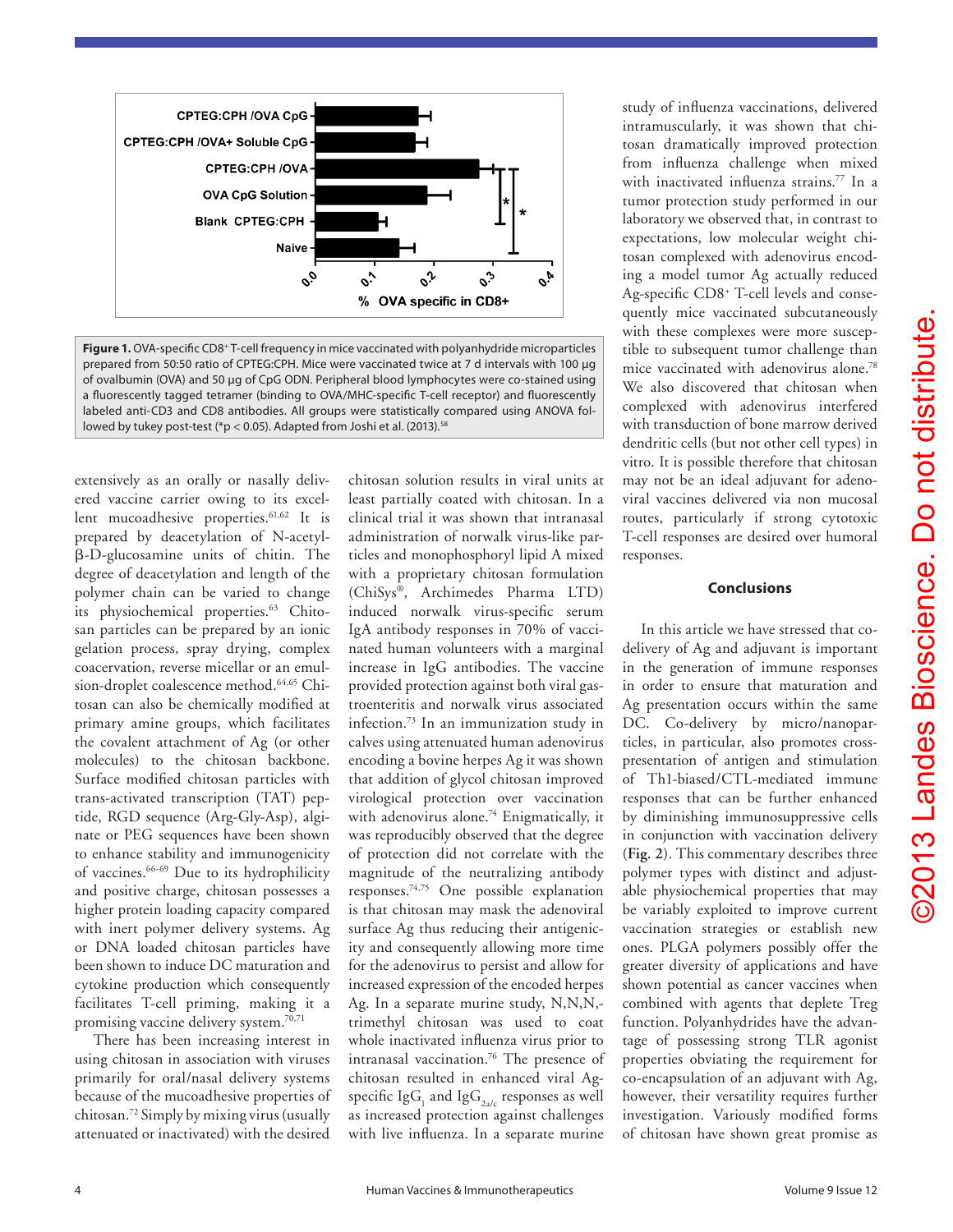

Figure 2. General mechanism of induction of antigen-specific CD8<sup>+</sup> T-cell immunity by biodegradable particles co-encapsulating Ag and adjuvant. Particles co-encapsulating Ag and an adjuvant (**A**) are phagocytosed by dendritic cells (DCs). DCs undergo maturation (**B**), upregulating costimulatory molecules (C) and simultaneously cross-presenting Ag in context of MHC class I (i.e., presentation to CD8<sup>+</sup> T cells) (D). In the draining lymph node CD8<sup>+</sup> T cells become activated (i.e., cytotoxic T cells) and concomitantly activated CD4+ T cells secrete cytokine help (**E**) to activated CD8+ T cells. Cytotoxic T cells travel via peripheral blood to tumor sites and eradicate Ag expressing cancerous cells or those infected with intracellular pathogens (**F**). Suppressor cells such as Tregs secrete inhibitory cytokines that prevent T-cell effector activation/function (**G**) leading to dampening of immune response.

oral/nasal influenza and cancer vaccine carriers, however, the route of administration and formulation characteristics must be carefully considered prior to testing and use. All three polymers have shown enough promise as vaccine vectors to warrant further preclinical and translational studies with a particular focus on diseases requiring Th1-biased immune responses.

#### **Disclosure of Potential Conflicts of Interest**

No potential conflicts of interest were disclosed.

#### **References**

- 1. Plotkin SA, Offit PA, eds. *A short history of vaccination*, 1-16 (Elsevier, New York, 2008).
- 2. Rice-Ficht AC, Arenas-Gamboa AM, Kahl-McDonagh MM, Ficht TA. Polymeric particles in vaccine delivery. Curr Opin Microbiol 2010; 13:106- 12; PMID:20079678; http://dx.doi.org/10.1016/j. mib.2009.12.001
- 3. Sinha VR, Trehan A. Biodegradable microspheres for parenteral delivery. Crit Rev Ther Drug Carrier Syst 2005; 22:535-602; PMID:16566705; http://dx.doi. org/10.1615/CritRevTherDrugCarrierSyst.v22.i6.20
- 4. Abbas AO, Donovan MD, Salem AK. Formulating poly(lactide-co-glycolide) particles for plasmid DNA delivery. J Pharm Sci 2008; 97:2448-61; PMID:17918737; http://dx.doi.org/10.1002/ jps.21215
- 5. Krishnamachari Y, Geary SM, Lemke CD, Salem AK. Nanoparticle delivery systems in cancer vaccines. Pharm Res 2011; 28:215-36; PMID:20721603; http://dx.doi.org/10.1007/s11095-010-0241-4
- 6. Krishnamachari Y, Salem AK. Innovative strategies for co-delivering antigens and CpG oligonucleotides. Adv Drug Deliv Rev 2009; 61:205-17;<br>PMID:19272328: http://dx.doi.org/10.1016/i. http://dx.doi.org/10.1016/j. addr.2008.12.013
- 7. Zepp F. Principles of vaccine design-Lessons from nature. Vaccine 2010; 28(Suppl 3):C14-24; PMID:20713252; http://dx.doi.org/10.1016/j. vaccine.2010.07.020
- 8. Ulery BD, Petersen LK, Phanse Y, Kong CS, Broderick SR, Kumar D, Ramer-Tait AE, Carrillo-Conde B, Rajan K, Wannemuehler MJ, et al. Rational design of pathogen-mimicking amphiphilic materials as nanoadjuvants. Sci Rep 2011; 1:198; PMID:22355713; http://dx.doi.org/10.1038/srep00198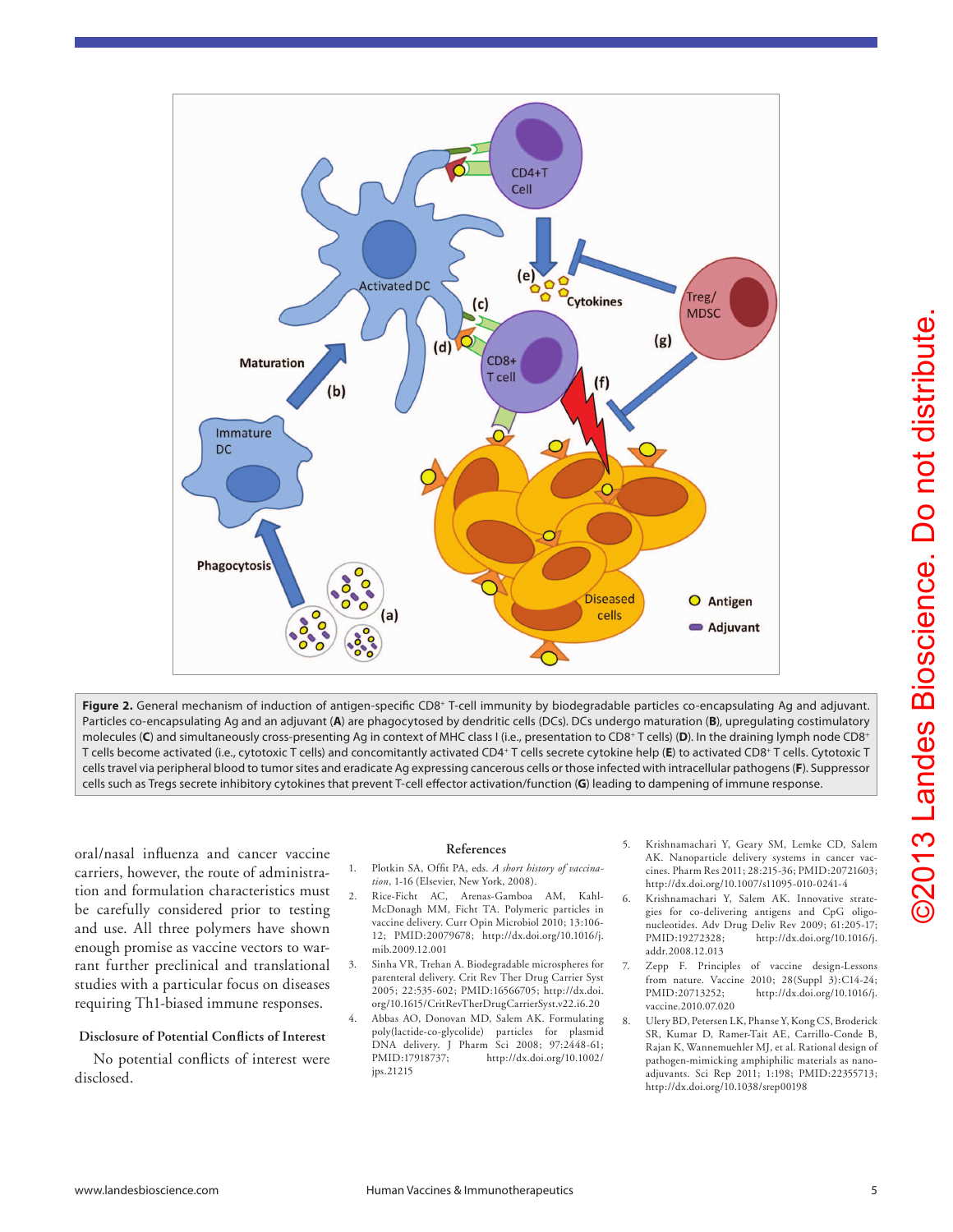- Yoshida M, Babensee JE. Poly(lactic-co-glycolic acid) enhances maturation of human monocyte-derived dendritic cells. J Biomed Mater Res A 2004; 71:45- 54; PMID:15368253; http://dx.doi.org/10.1002/ jbm.a.30131
- 10. Hamdy S, Molavi O, Ma Z, Haddadi A, Alshamsan A, Gobti Z, Elhasi S, Samuel J, Lavasanifar A. Co-delivery of cancer-associated antigen and Tolllike receptor 4 ligand in PLGA nanoparticles induces potent CD8+ T cell-mediated anti-tumor immunity. Vaccine 2008; 26:5046-57; PMID:18680779; http://dx.doi.org/10.1016/j.vaccine.2008.07.035
- 11. Zhang XQ, Dahle CE, Baman NK, Rich N, Weiner GJ, Salem AK. Potent antigen-specific immune responses stimulated by codelivery of CpG ODN and antigens in degradable microparticles. J Immunother 2007; 30:469-78; PMID:17589287; http://dx.doi. org/10.1097/CJI.0b013e31802fd8c6
- 12. Xiang SD, Scholzen A, Minigo G, David C, Apostolopoulos V, Mottram PL, Plebanski M. Pathogen recognition and development of particulate vaccines: does size matter? Methods 2006; 40:1- 9; PMID:16997708; http://dx.doi.org/10.1016/j. ymeth.2006.05.016
- 13. Blander JM, Medzhitov R. Toll-dependent selection of microbial antigens for presentation by dendritic cells. Nature 2006; 440:808-12; PMID:16489357; http://dx.doi.org/10.1038/nature04596
- 14. Petrovsky N, Aguilar JC. Vaccine adjuvants: current state and future trends. Immunol Cell Biol 2004; 82:488-96; PMID:15479434; http://dx.doi. org/10.1111/j.0818-9641.2004.01272.x
- 15. Duthie MS, Windish HP, Fox CB, Reed SG. Use of defined TLR ligands as adjuvants within human vaccines. Immunol Rev 2011; 239:178-96; PMID:21198672; http://dx.doi. org/10.1111/j.1600-065X.2010.00978.x
- 16. Geary SM, Lemke CD, Lubaroff DM, Salem AK. Tumor immunotherapy using adenovirus vaccines in combination with intratumoral doses of CpG ODN. Cancer Immunol Immunother 2011; 60:1309- 17; PMID:21626029; http://dx.doi.org/10.1007/ s00262-011-1038-y
- 17. Keijzer C, Slütter B, van der Zee R, Jiskoot W, van Eden W, Broere F. PLGA, PLGA-TMC and TMC-TPP nanoparticles differentially modulate the outcome of nasal vaccination by inducing tolerance or enhancing humoral immunity. PLoS One 2011; 6:e26684; PMID:22073184; http://dx.doi. org/10.1371/journal.pone.0026684
- 18. Petersen LK, Ramer-Tait AE, Broderick SR, Kong CS, Ulery BD, Rajan K, Wannemuehler MJ, Narasimhan B. Activation of innate immune responses in a pathogen-mimicking manner by amphiphilic polyanhydride nanoparticle adjuvants. Biomaterials 2011; 32:6815-22; PMID:21703679; http://dx.doi. org/10.1016/j.biomaterials.2011.05.063
- 19. Jiang W, Gupta RK, Deshpande MC, Schwendeman SP. Biodegradable poly(lactic-co-glycolic acid) microparticles for injectable delivery of vaccine antigens. Adv Drug Deliv Rev 2005; 57:391-410;<br>PMID:15560948; http://dx.doi.org/10.1016/j. http://dx.doi.org/10.1016/j. addr.2004.09.003
- 20. Le Corre P, Rytting JH, Gajan V, Chevanne F, Le Verge R. In vitro controlled release kinetics of local anaesthetics from poly(D,L-lactide) and poly(lactideco-glycolide) microspheres. J Microencapsul 1997; 14:243-55; PMID:9132474; http://dx.doi. org/10.3109/02652049709015336
- 21. Greenwald D, Shumway S, Albear P, Gottlieb L. Mechanical comparison of 10 suture materials before and after in vivo incubation. J Surg Res 1994; 56:372- 7; PMID:8152233; http://dx.doi.org/10.1006/ jsre.1994.1058
- 22. Blanco FC, Srinivasan P, Walk RM, Snyder JA, Behlke M, Salem AK, Vukmanovic S, Sandler AD. Development of an siRNA delivery system targeting macrophage function in-vivo. J Am Coll Surg 2012; 215:S74-74; http://dx.doi.org/10.1016/j. jamcollsurg.2012.06.204
- 23. Hong L, Krishnamachari Y, Seabold D, Joshi V, Schneider G, Salem AK. Intracellular release of 17-β estradiol from cationic polyamidoamine dendrimer surface-modified poly (lactic-co-glycolic acid) microparticles improves osteogenic differentiation of human mesenchymal stromal cells. Tissue Eng Part C Methods 2011; 17:319-25; PMID:20883116; http:// dx.doi.org/10.1089/ten.tec.2010.0388
- 24. Hong L, Wei N, Joshi V, Yu Y, Kim N, Krishnamachari Y, Zhang Q, Salem AK. Effects of glucocorticoid receptor small interfering RNA delivered using poly lactic-co-glycolic acid microparticles on proliferation and differentiation capabilities of human mesenchymal stromal cells. Tissue Eng Part A 2012; 18:775- 84; PMID:21988716; http://dx.doi.org/10.1089/ten. tea.2011.0432
- 25. Intra J, Salem AK. Fabrication, characterization and in vitro evaluation of poly(D,L-lactide-co-glycolide) microparticles loaded with polyamidoamine-plasmid DNA dendriplexes for applications in nonviral gene delivery. J Pharm Sci 2010; 99:368-84; PMID:19670295; http://dx.doi.org/10.1002/ jps.21840
- 26. Intra J, Salem AK. Rational design, fabrication, characterization and in vitro testing of biodegradable microparticles that generate targeted and sustained transgene expression in HepG2 liver cells. J Drug Target 2011; 19:393-408; PMID:20681752; http:// dx.doi.org/10.3109/1061186X.2010.504263
- 27. Intra J, Zhang XQ, Williams RL, Zhu X, Sandler AD, Salem AK. Immunostimulatory sutures that treat local disease recurrence following primary tumor resection. Biomed Mater 2011; 6:011001; PMID:21206000; http://dx.doi.org/10.1088/1748-6041/6/1/011001
- 28. Santillan DA, Rai KK, Santillan MK, Krishnamachari Y, Salem AK, Hunter SK. Efficacy of polymeric encapsulated C5a peptidase-based group B streptococcus vaccines in a murine model. Am J Obstet Gynecol 2011; 205:e1-8; PMID:21802065; http:// dx.doi.org/10.1016/j.ajog.2011.06.024
- 29. Moon JJ, Suh H, Polhemus ME, Ockenhouse CF, Yadava A, Irvine DJ. Antigen-displaying lipidenveloped PLGA nanoparticles as delivery agents for a Plasmodium vivax malaria vaccine. PLoS One 2012; 7:e31472; PMID:22328935; http://dx.doi. org/10.1371/journal.pone.0031472
- 30. Zhang XQ, Intra J, Salem AK. Comparative study of poly (lactic-co-glycolic acid)-poly ethyleneimine-plasmid DNA microparticles prepared using double emulsion methods. J Microencapsul 2008; 25:1-12; PMID:18188727; http://dx.doi. org/10.1080/02652040701659347
- 31. Demento SL, Eisenbarth SC, Foellmer HG, Platt C, Caplan MJ, Mark Saltzman W, Mellman I, Ledizet M, Fikrig E, Flavell RA, et al. Inflammasomeactivating nanoparticles as modular systems for optimizing vaccine efficacy. Vaccine 2009; 27:3013- 21; PMID:19428913; http://dx.doi.org/10.1016/j. vaccine.2009.03.034
- 32. Raghuwanshi D, Mishra V, Suresh MR, Kaur K. A simple approach for enhanced immune response using engineered dendritic cell targeted nanoparticles. Vaccine 2012; 30:7292-9; PMID:23022399; http://dx.doi.org/10.1016/j.vaccine.2012.09.036
- 33. Diesner SC, Wang XY, Jensen-Jarolim E, Untersmayr E, Gabor F. Use of lectin-functionalized particles for oral immunotherapy. Ther Deliv 2012; 3:277- 90; PMID:22834202; http://dx.doi.org/10.4155/ tde.11.146
- 34. Lassalle V, Ferreira ML. PLA nano- and microparticles for drug delivery: an overview of the methods of preparation. Macromol Biosci 2007; 7:767-83;<br>PMID:17541922; http://dx.doi.org/10.1002/  $http://dx.doi.org/10.1002/$ mabi.200700022
- 35. Joshi VB, Geary SM, Salem AK. Biodegradable particles as vaccine delivery systems: size matters. AAPS J 2013; 15:85-94; PMID:23054976; http://dx.doi. org/10.1208/s12248-012-9418-6
- 36. Zhang X-Q, Dahle CE, Weiner GJ, Salem AK. A comparative study of the antigen-specific immune response induced by co-delivery of CpG ODN and antigen using fusion molecules or biodegradable microparticles. J Pharm Sci 2007; 96:3283- 92; PMID:17497736; http://dx.doi.org/10.1002/ jps.20978
- 37. Goforth R, Salem AK, Zhu X, Miles S, Zhang XQ, Lee JH, Sandler AD. Immune stimulatory antigen loaded particles combined with depletion of regulatory T-cells induce potent tumor specific immunity in a mouse model of melanoma. Cancer Immunol Immunother 2009; 58:517-30; PMID:18719913; http://dx.doi.org/10.1007/s00262-008-0574-6
- 38. Walter S, Weinschenk T, Stenzl A, Zdrojowy R, Pluzanska A, Szczylik C, Staehler M, Brugger W, Dietrich PY, Mendrzyk R, et al. Multipeptide immune response to cancer vaccine IMA901 after single-dose cyclophosphamide associates with longer patient survival. Nat Med 2012; 18; PMID:22842478; http:// dx.doi.org/10.1038/nm.2883
- 39. Vincent J, Mignot G, Chalmin F, Ladoire S, Bruchard M, Chevriaux A, Martin F, Apetoh L, Rébé C, Ghiringhelli F. 5-Fluorouracil selectively kills tumor-associated myeloid-derived suppressor cells resulting in enhanced T cell-dependent antitumor immunity. Cancer Res 2010; 70:3052-61; PMID:20388795; http://dx.doi.org/10.1158/0008- 5472.CAN-09-3690
- 40. Geary SM, Lemke CD, Lubaroff DM, Salem AK. The combination of a low-dose chemotherapeutic agent, 5-Fluorouracil, and an adenoviral tumor vaccine has a synergistic benefit on survival in a tumor model system. PLoS One 2013; 8:e67904; PMID:23840786; http://dx.doi.org/10.1371/journal.pone.0067904
- 41. Nixon DF, Hioe C, Chen PD, Bian Z, Kuebler P, Li ML, Qiu H, Li XM, Singh M, Richardson J, et al. Synthetic peptides entrapped in microparticles can elicit cytotoxic T cell activity. Vaccine 1996; 14:1523- 30; PMID:9014294; http://dx.doi.org/10.1016/ S0264-410X(96)00099-0
- 42. Reece JC, Vardaxis NJ, Marshall JA, Crowe SM, Cameron PU. Uptake of HIV and latex particles by fresh and cultured dendritic cells and monocytes. Immunol Cell Biol 2001; 79:255-63; PMID:11380679; http://dx.doi. org/10.1046/j.1440-1711.2001.01011.x
- 43. Gutierro I, Hernández RM, Igartua M, Gascón AR, Pedraz JL. Size dependent immune response after subcutaneous, oral and intranasal administration of BSA loaded nanospheres. Vaccine 2002; 21:67- 77; PMID:12443664; http://dx.doi.org/10.1016/ S0264-410X(02)00435-8
- Kanchan V, Panda AK. Interactions of antigen-loaded polylactide particles with macrophages and their correlation with the immune response. Biomaterials 2007; 28:5344-57; PMID:17825905; http://dx.doi. org/10.1016/j.biomaterials.2007.08.015
- 45. Katare YK, Muthukumaran T, Panda AK. Influence of particle size, antigen load, dose and additional adjuvant on the immune response from antigen loaded PLA microparticles. Int J Pharm 2005; 301:149-60; PMID:16023313; http://dx.doi.org/10.1016/j. ijpharm.2005.05.028
- 46. Igartua M, Hernández RM, Esquisabel A, Gascón AR, Calvo MB, Pedraz JL. Enhanced immune response after subcutaneous and oral immunization with biodegradable PLGA microspheres. J Control Release 1998; 56:63-73; PMID:9801430; http:// dx.doi.org/10.1016/S0168-3659(98)00077-7